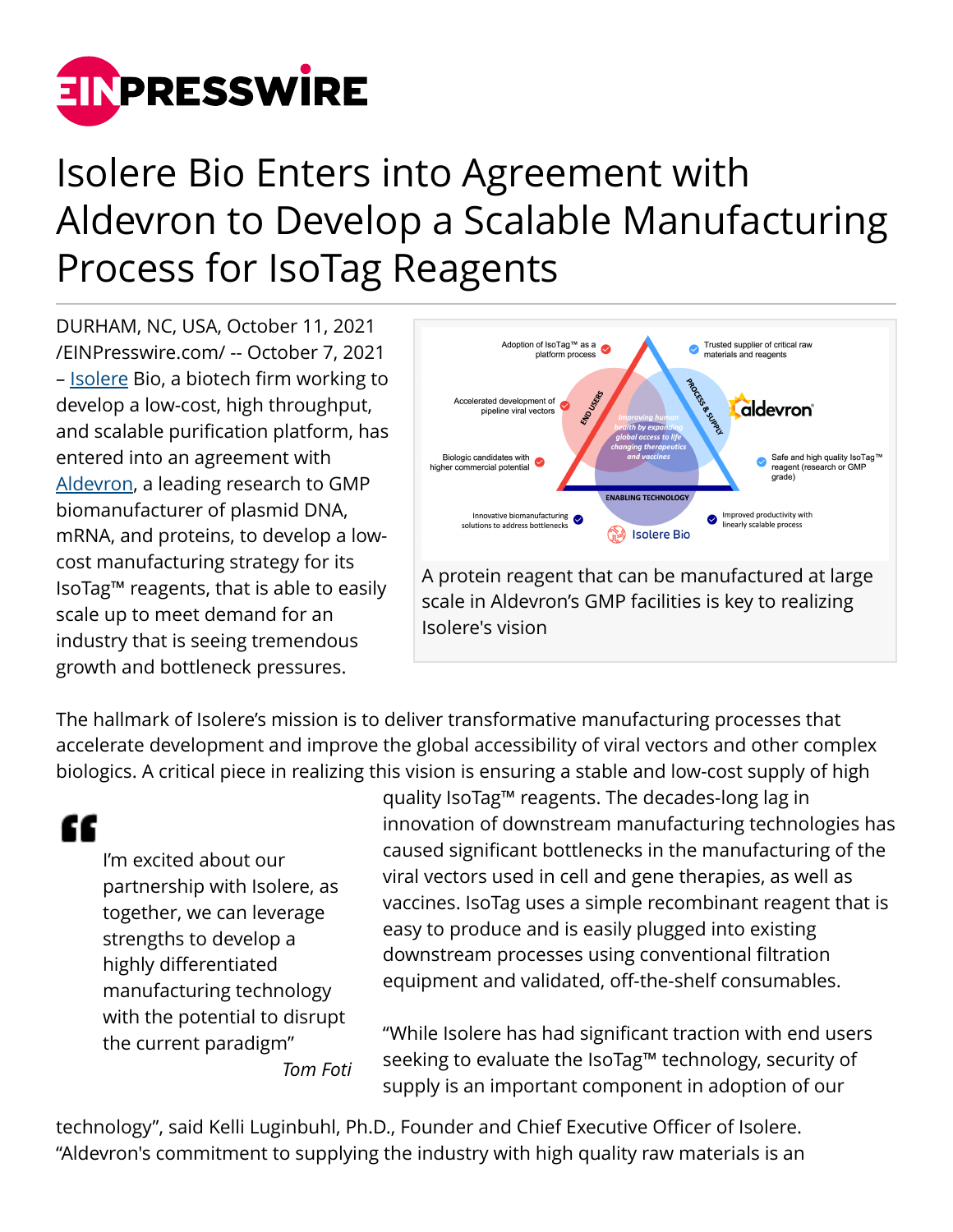important piece of Isolere's plan for bringing IsoTag™ to market. We could not ask for a better partner to help us drive this innovation towards commercial success. Aldevron's reputation for excellence in raw material and critical reagent supply will help bring Isolere's technology closer to clinical and commercial implementation."

"I'm very excited about our partnership with Isolere Bio, as together, we can leverage strengths to develop a highly differentiated manufacturing technology with the potential to disrupt the current paradigm," said Tom Foti, President of Aldevron's Protein Business Unit. "A key driver for this collaboration is to decrease the healthcare cost of life-saving therapies that require AAV and large molecule therapeutics. A protein that can be manufactured at large scale in Aldevron's GMP facilities is key to realizing this vision."

## About Isolere Bio

Isolere Bio, Inc. is a privately held, emerging bioprocessing company developing a transformative platform technology for the next generation manufacturing of complex biologics. The company has deep expertise in the phase separation phenomena evolved by nature to perform highly specific separations in complex environments. Isolere's development and application of phase separating proteins is backed by decades of research and high-impact publications by the company's Co-Founders and Chief Scientific Officer. Isolere is based in North Carolina in the United States.

## <https://www.isolerebio.com/>

MEDIA CONTACT: press@isolerebio.com INVESTOR CONTACT: kluginbuhl@isolerebio.com

## About Aldevron

Aldevron is a premier manufacturing partner in the global genetic medicine field. Founded in 1998 by Michael Chambers and John Ballantyne, the company provides critical nucleic acids and proteins used to make gene and cell therapies, DNA and RNA vaccines, and gene editing technologies. Aldevron's 700+ employees support thousands of scientists who are developing revolutionary treatments for millions of people.

Media Contact for Aldevron: Ellen Shafer Senior Director of Marketing and Communications ellen.shafer@aldevron.com 701.297.9256

Kelli Luginbuhl Isolere Bio [email us here](http://www.einpresswire.com/contact_author/3174636)